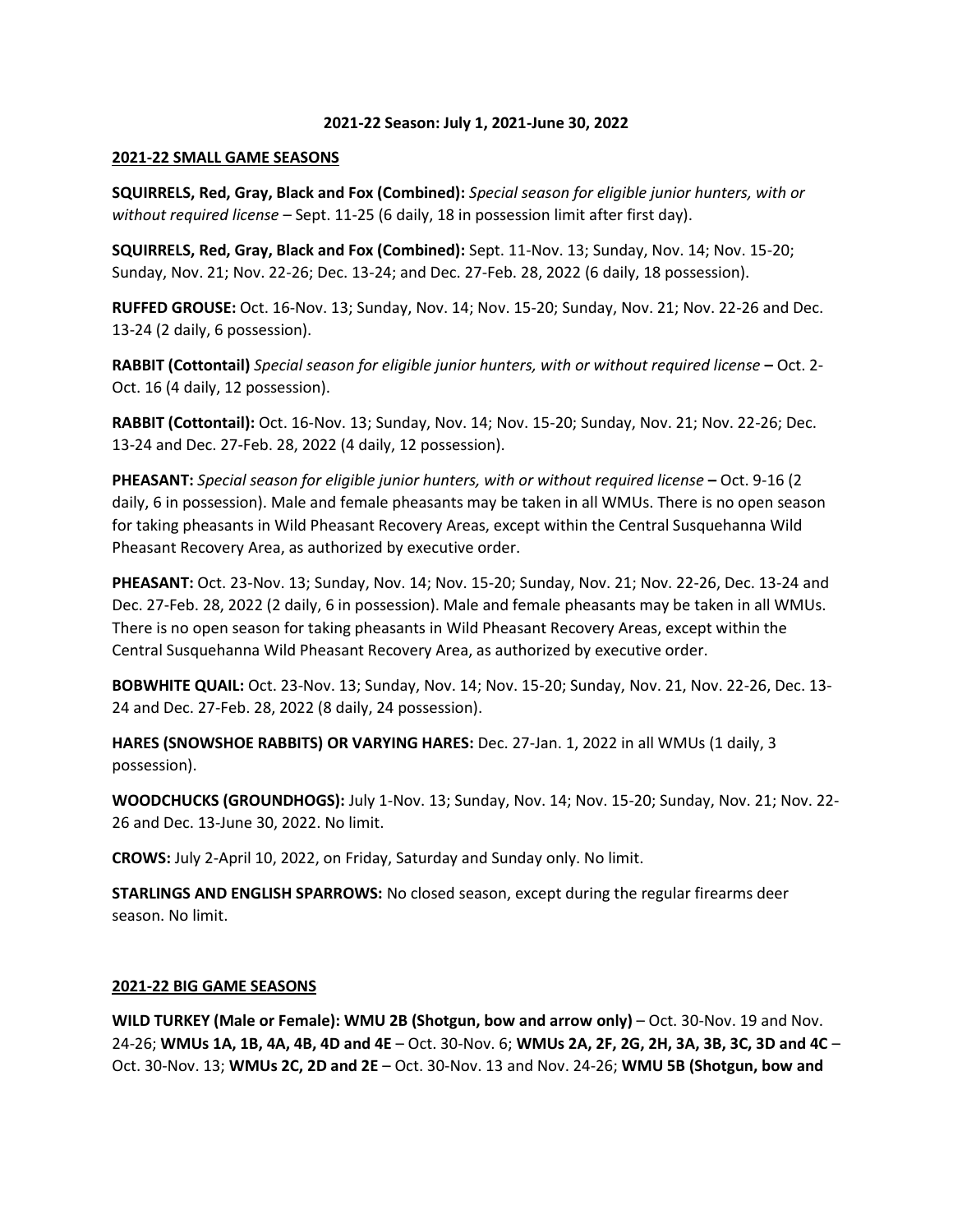**arrow only)** – Nov. 2-4; **WMUs 5A, 5C and 5D** – CLOSED TO FALL TURKEY HUNTING. **Rifles and handguns are restricted statewide, except muzzleloading.**

**SPRING GOBBLER (Bearded bird only):** *Special season for eligible junior hunters, with required license, and mentored hunters 16 and under* – April 23, 2022. Only 1 spring gobbler may be taken during this hunt. Hunting hours end at noon.

**SPRING GOBBLER (Bearded bird only):** April 30-May 31, 2022. Daily limit 1, season limit 2. (Second spring gobbler may be only taken by persons who possess a valid special wild turkey license.) From April 30-May 14, legal hunting hours are one-half hour before sunrise until noon; from May 16-31, legal hunting hours are one-half hour before sunrise until one-half hour after sunset.

**BLACK BEAR, ARCHERY (WMUs 2B, 5C and 5D):** Sept. 18-Nov. 13; Sunday, Nov. 14; Nov. 15-20; Sunday, Nov. 21 and Nov. 22-26. Only 1 bear may be taken during the license year.

**BLACK BEAR, ARCHERY (WMU 5B):** Oct. 2-Nov. 13; Sunday, Nov. 14; and Nov. 15-19. Only 1 bear may be taken during the license year.

**BLACK BEAR, ARCHERY (WMUs 1A, 1B, 2A, 2C, 2D, 2E, 2F, 2G, 2H, 3A, 3B, 3C, 3D, 4A, 4B, 4C, 4D, 4E and 5A):** Oct. 16-Nov. 6.

**BLACK BEAR, MUZZLELOADER (Statewide):** Oct. 16-23. Only 1 bear may be taken during the license year.

**BLACK BEAR, SPECIAL FIREARMS (Statewide):** Oct. 21-23, Junior and Senior License Holders, Disabled Person Permit (to use a vehicle) Holders, and Pennsylvania residents serving on active duty in U.S. Armed Services or in the U.S. Coast Guard only. Also included are persons who have reached or will reach their 65th birthday in the year of the application for a license and hold a valid adult license, or qualify for license and fee exemptions under section 2706. Only 1 bear may be taken during the license year.

**BLACK BEAR (Statewide):** Nov. 20; Sunday, Nov. 21; and Nov. 22-23. Only 1 bear may be taken during the license year.

**BLACK BEAR (WMUs 1B, 2C, 3A, 3B, 3C, 3D, 4A, 4B, 4C, 4D, 4E and 5A):** Nov. 27, Sunday, Nov. 28, Nov. 29-Dec. 4. Only 1 bear may be taken during the license year.

**BLACK BEAR (WMUs 2B, 5B, 5C and 5D):** Nov. 27, Sunday, Nov. 28, Nov. 29-Dec. 11. Only 1 bear may be taken during the license year.

**ELK, ARCHERY:** Sept. 11-25.

**ELK (Antlered or Antlerless):** Nov. 1-6. Only one elk may be taken during the license year.

**ELK, LATE:** Jan. 1-8, 2022

**DEER, ARCHERY (Antlered and Antlerless) WMUs 2B, 5C and 5D:** Sept. 18-Nov. 13; Sunday, Nov. 14; Nov. 15-20, Sunday, Nov. 21; Nov. 22-26 and Dec. 27-Jan. 29, 2022. One antlerless deer with each required antlerless license. One antlered deer per hunting license year.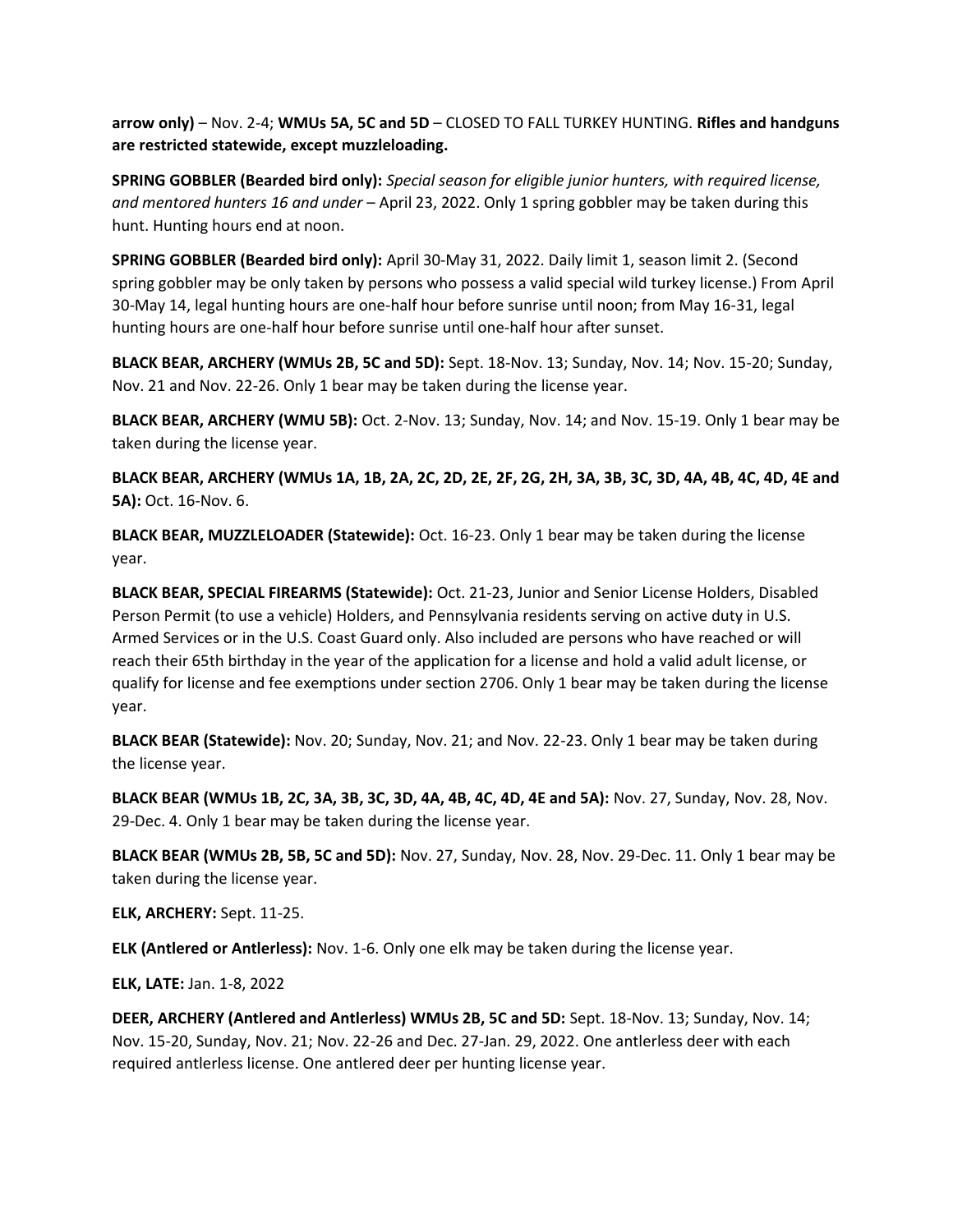**DEER, ARCHERY (Antlered and Antlerless) Statewide:** Oct. 2-Nov. 13; Sunday, Nov. 14; Nov. 15-19; and Dec. 27-Jan. 17, 2022. One antlered deer per hunting license year. One antlerless deer with each required antlerless license.

**DEER, ANTLERLESS MUZZLELOADER (Statewide):** Oct. 16-23. An antlerless deer with each required antlerless license.

**DEER, ANTLERLESS SPECIAL FIREARMS (Statewide):** Oct. 21-23. Junior and Senior License Holders, Mentored Youth Permit Holders, Disabled Person Permit (to use a vehicle) Holders, and Pennsylvania residents serving on active duty in U.S. Armed Services or in the U.S. Coast Guard only, with required antlerless license. Also included are persons who have reached or will reach their 65th birthday in the year of the application for a license and hold a valid adult license, or qualify for license and fee exemptions under section 2706. One antlerless deer with each required antlerless license.

**DEER, REGULAR FIREARMS (Antlered and Antlerless) Statewide:** Nov. 27; Sunday, Nov. 28; and Nov. 29- Dec. 11. One antlered deer per hunting license year. An antlerless deer with each required antlerless license.

**DEER, ANTLERED OR ANTLERLESS FLINTLOCK (Statewide):** Dec. 27-Jan. 17, 2022. One antlered deer per hunting license year, or one antlerless deer and an additional antlerless deer with each required antlerless license.

**DEER, ANTLERED OR ANTLERLESS FLINTLOCK (WMUs 2B, 5C and 5D):** Dec. 27-Jan. 29, 2022. One antlered deer per hunting license year, or one antlerless deer and an additional antlerless deer with each required antlerless license.

**DEER, ANTLERLESS EXTENDED REGULAR FIREARMS: (WMUs 2B, 5C and 5D):** Dec. 27-Jan. 29, 2022. An antlerless deer with each required antlerless license.

**DEER, ANTLERLESS (Military Bases):** Hunting permitted on days established by the U.S. Department of the Army at Letterkenny Army Depot, Franklin County; New Cumberland Army Depot, York County; and Fort Detrick, Raven Rock Site, Adams County. An antlerless deer with each required antlerless license.

# **2021-22 FURBEARER HUNTING SEASONS**

**COYOTES:** No closed season. Unlimited. Outside of any big game season (deer, bear, elk and turkey), coyotes may be taken with a hunting license or a furtaker license, and without wearing orange. During any big game season, coyotes may be taken while lawfully hunting big game or with a furtaker license.

**FOXES:** Oct. 23-Feb. 19, 2022; Unlimited. Sunday hunting permitted.

**RACCOONS:** Oct. 23-Nov. 13; Sunday, Nov. 14; Nov. 15-20; Sunday, Nov. 21; Nov. 22-27; Sunday, Nov. 28; and Nov. 29-Feb. 19, 2022.

**OPOSSUM, STRIPED SKUNKS and WEASELS:** No closed season, except during the firearms deer season. No Sunday hunting with the exceptions of Nov. 14, Nov. 21 and Nov. 28. No limits.

**BOBCAT (WMUs 2A, 2B, 2C, 2E, 2F, 2G, 2H, 3A, 3B, 3C, 3D, 4A, 4B, 4C, 4D and 4E):** Jan. 8-Feb. 2, 2022. One bobcat per license year. Licensed furtakers may obtain one permit each.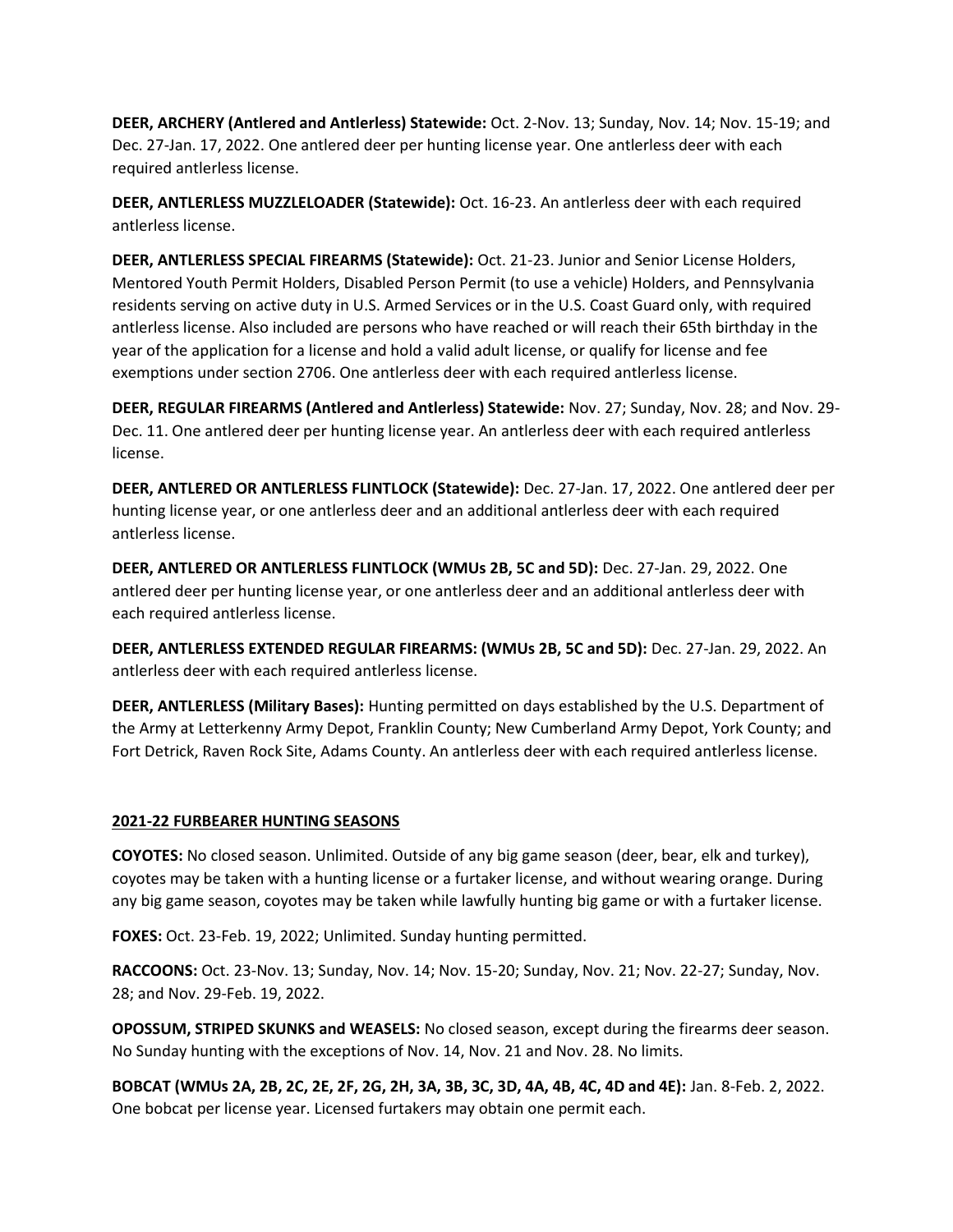**PORCUPINES:** Oct. 9-Nov. 13; Sunday, Nov. 14; Nov. 15-20; Sunday, Nov. 21; and Nov. 22-Jan. 29, 2022. (3 daily, season limit of 10).

# **2021-22 TRAPPING SEASONS**

**MINKS and MUSKRATS:** Nov. 20-Jan. 9, 2022. Unlimited.

**COYOTES, FOXES, OPOSSUMS, RACCOONS, STRIPED SKUNKS and WEASELS:** Oct. 23-Feb. 20, 2022. No limit.

**COYOTES and FOXES, CABLE RESTRAINTS (Statewide):** Dec. 26-Feb. 20, 2022. No limit. Participants must pass cable restraint certification course.

**BEAVERS (Statewide):** Dec. 18-March 31, 2022 (Limits vary depending on WMU).

**BOBCATS (WMUs 2A, 2B, 2C, 2E, 2F, 2G, 2H, 3A, 3B, 3C, 3D, 4A, 4B, 4C, 4D and 4E):** Dec. 18-Jan. 9, 2022. One bobcat per license year. Licensed furtakers may obtain one permit each.

**FISHERS (WMUs 1B, 2C, 2D, 2E, 2F, 2G, 2H, 3A, 3B, 3C, 3D, 4A, 4B, 4C, 4D and 4E):** Dec. 18-Jan. 2, 2022. One fisher per license year. Licensed furtakers may obtain one permit each.

**RIVER OTTERS (WMUs 1A, 1B, 2F, 3C and 3D):** Feb. 12-19, 2022. One river otter per license year. Licensed furtakers may obtain one permit each.

# **2021-22 MIGRATORY GAME BIRD SEASONS**

**DUCKS**:

- North Zone: Ducks, sea ducks, coots and mergansers, Oct. 9-23, and Nov. 16-Jan. 8.
- South Zone: Ducks, sea ducks, coots and mergansers, Oct. 9-16, and Nov. 23-Jan. 22.
- Northwest Zone: Ducks, sea ducks, coots and mergansers, Oct. 9-Dec. 4, and Dec. 28-Jan. 8.
- Lake Erie Zone: Ducks, sea ducks, coots and mergansers, Nov. 1-Jan. 8.

**Total Duck Bag Limits**: 6 daily, 18 in possession of any species, **except** for the following restrictions: daily limit may not include more than 2 mallards including 1 hen mallard, 2 black ducks, 3 wood ducks, 2 redheads, 2 canvasbacks, 1 pintail, 1 mottled duck, 1 fulvous whistling duck, 4 eiders, 4 long-tailed ducks, and 4 scoters. Daily limit for scaup varies; see below. Possession limits are three times the daily limits.

**Scaup Bag Limits**: North Zone: 1 scaup daily, Oct. 9-23 and Nov. 16-Dec. 16; 2 scaup daily, Dec. 17-Jan. 8. Northwest Zone: 1 scaup daily, Oct. 9-Nov. 24; 2 scaup daily, Nov. 25-Dec. 4 and Dec. 28-Jan. 8. South Zone: 1 scaup daily, Oct. 9-16 and Nov. 23-Dec. 30; 2 scaup daily, Dec. 31-Jan. 22. Lake Erie Zone: 2 scaup daily, Nov. 1-23; 1 scaup daily, Nov. 24-Jan. 8.

# **MERGANSERS**: **5 daily, 15 in possession (not more than 2 hooded mergansers daily, 6 hooded in possession).**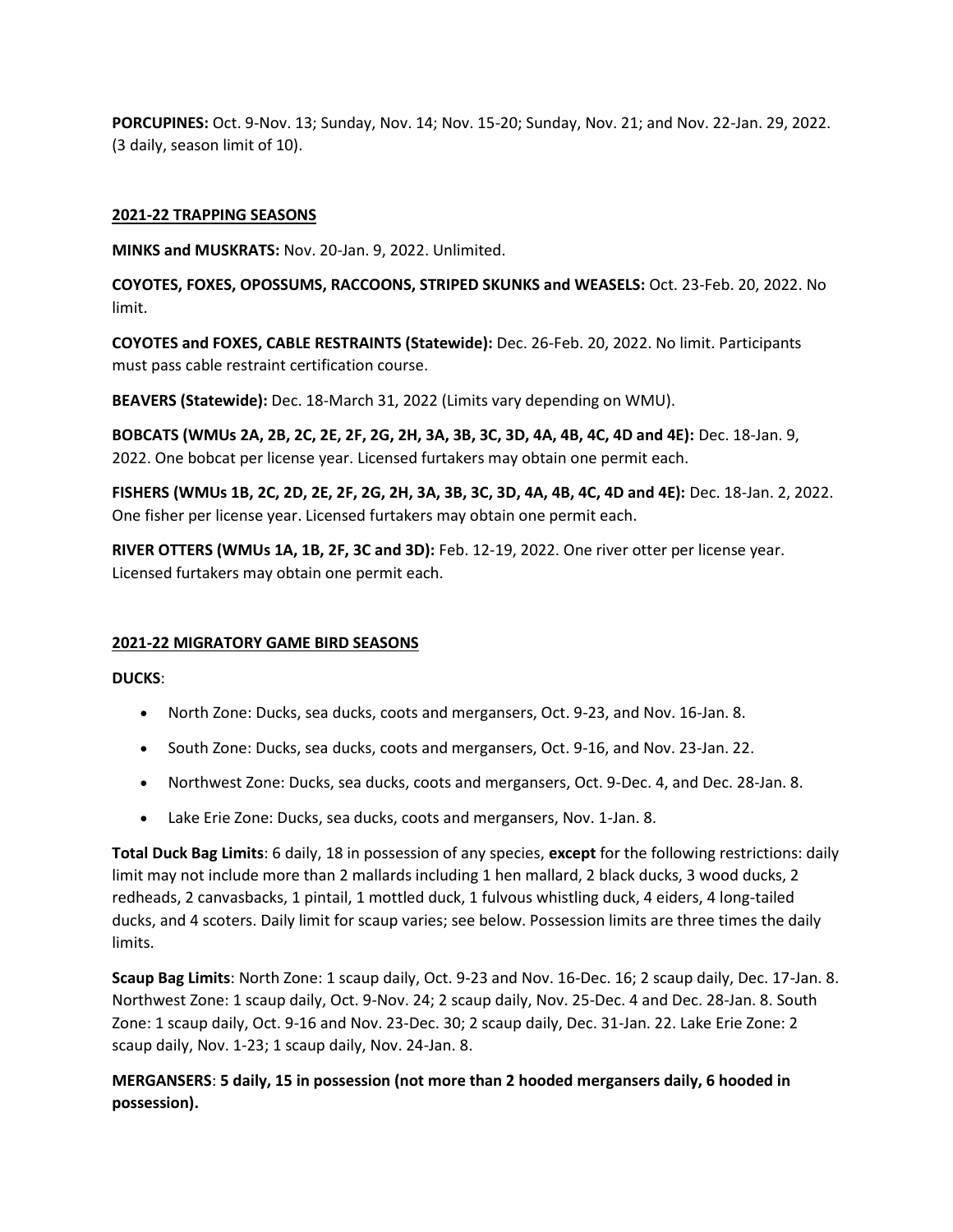## **COOTS**: 15 daily, 45 in possession.

## **CANADA GEESE** (includes WHITE-FRONTED GEESE):

- **Resident Population Goose Zone (RP)**: All of Pennsylvania except for the Southern James Bay Population and the Atlantic Population zone. Sept. 1-25 (8-goose daily bag limit); and Oct. 23- Nov. 26, Dec. 13-Jan. 15, and Feb. 4-Feb. 26 (5-goose daily bag limit in latter 3 segments).
- **Southern James Bay Population Zone (SJBP)**: The area north of I-80 and west of I-79 including in the city of Erie west of Bay Front Parkway to and including the Lake Erie Duck zone (Lake Erie, Presque Isle and the area within 150 yards of Lake Erie Shoreline). Sept. 1-25 (5-goose daily bag limit); and Oct. 23-Nov. 26 and Dec. 20-Feb. 12 (3-goose daily bag limit in latter 2 segments).
	- Exception: During the September season in the area south of SR 198 from the Ohio state line to intersection of SR 18, SR 18 south to SR 618, SR 618 south to US Route 6, US Route 6 east to US Route 322/SR 18, US Route 322/SR 18 west to intersection of SR 3013, SR 3013 south to the Crawford/ Mercer County line. The season is Sept. 1-11. The daily bag limit is 1, possession limit 3; except on SGL 214 where the season is closed to September goose hunting.
- **Atlantic Population Zone (AP)**: The area east of SR 97 from Maryland State Line to the intersection of SR 194, east of SR 194 to intersection of US Route 30, south of US Route 30 to SR 441, east of SR 441 to SR 743, east of SR 743 to intersection of I-81, east of I-81 to intersection of I-80, south of I-80 to New Jersey state line. Sept. 1-25 (8-goose daily bag limit); and Nov. 23- 26 and Dec. 24-Jan. 22 (1-goose daily bag limit in latter two segments).
	- Exception: Areas inside the goose hunting areas at the Middle Creek Wildlife Management Area and State Game Lands 46 have a season limit of one and shall be closed during the September season.

**BRANT (All Zones)**: **Oct. 9-Dec. 6.** 2 daily, 6 in possession.

# **LIGHT GEESE (Snow Geese and Ross' Geese)**:

- Atlantic Population Zone:
	- Regular: Oct. 1-Jan. 29, 25 daily, no possession limit.
	- Conservation Hunt: Jan. 31 April 22; 25 daily, no possession limit.
- Southern James Bay Population Zone:
	- Regular: Oct. 12-Feb. 12; 25 daily, no possession limit.
	- Conservation Hunt: Feb. 14 April 22; 25 daily, no possession limit.
- Resident Population Zone:
	- Regular: Oct. 26-Feb. 26; 25 daily, no possession limit.
	- Conservation Hunt: Feb. 28 April 22; 25 daily, no possession limit.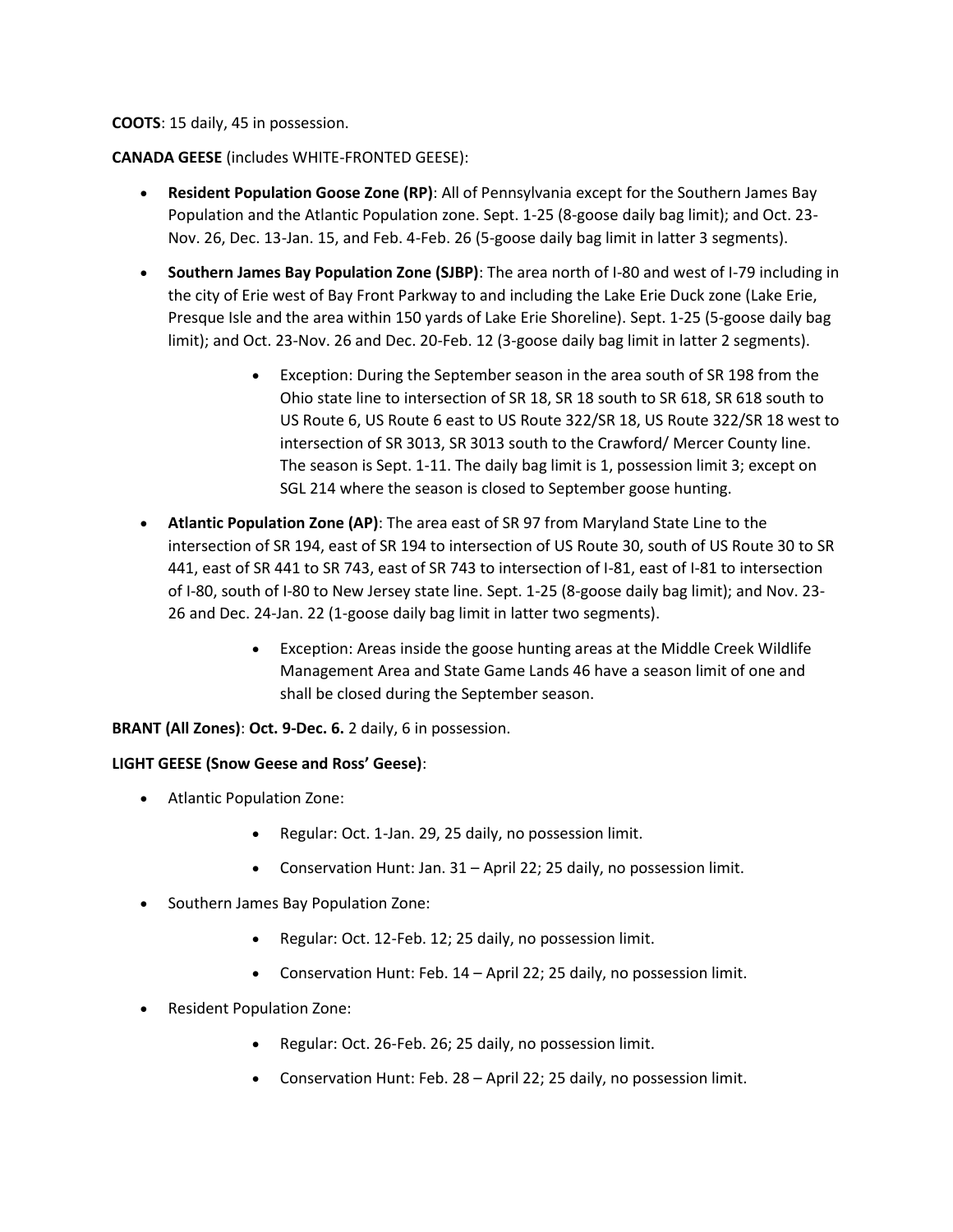# **HARLEQUIN DUCKS, and TUNDRA and TRUMPETER SWANS**: No open season.

# **Junior, Veteran and Active Duty Military Days**:

Sept. 25; Open to licensed junior hunters ages 12-16, when properly accompanied, for ducks, mergansers, gallinules and coots, and Canada goose as permitted. Same daily bag limits as regular season. Hunting hours to close at sunset.

- Statewide
- Youth only Sept. 25
- North Zone
	- Youth, veterans and active military Nov. 6
	- Veterans and active military only Jan. 15
- Northwest Zone
	- Youth, veterans and active military Dec. 18
	- Veterans and active military only Jan. 15
- Lake Erie Zone
	- Youth, veterans and active military Oct. 23
	- Veterans and active military only Jan. 15
- South Zone
	- Youth, veterans and active military Nov. 13
	- Veterans and active military only Jan. 29

**DOVES: Sept. 1-Nov. 26, and Dec. 16-Jan. 1.** 15 daily, 45 in possession.

**WOODCOCK: Oct. 16-Nov. 26, and Dec. 13-22**. 3 daily, 9 in possession.

**COMMON SNIPE: Oct. 16-Nov. 26, and Dec. 13-22**. 8 daily, 24 in possession.

**GALLINULES: Sept. 1-Nov. 20**. 3 daily, 9 in possession.

**VIRGINIA AND SORA RAILS: Sept. 1-Nov. 20**. Bag limits by single species or in the aggregate; 3 daily, 9 in possession.

**CLAPPER AND KING RAILS:** No open season.

# **2021-22 FALCONRY SEASONS**

No open season during the regular firearms deer season. No hunting on Sundays with the exceptions of Nov. 14 and Nov. 21. No open season on other wild birds or mammals.